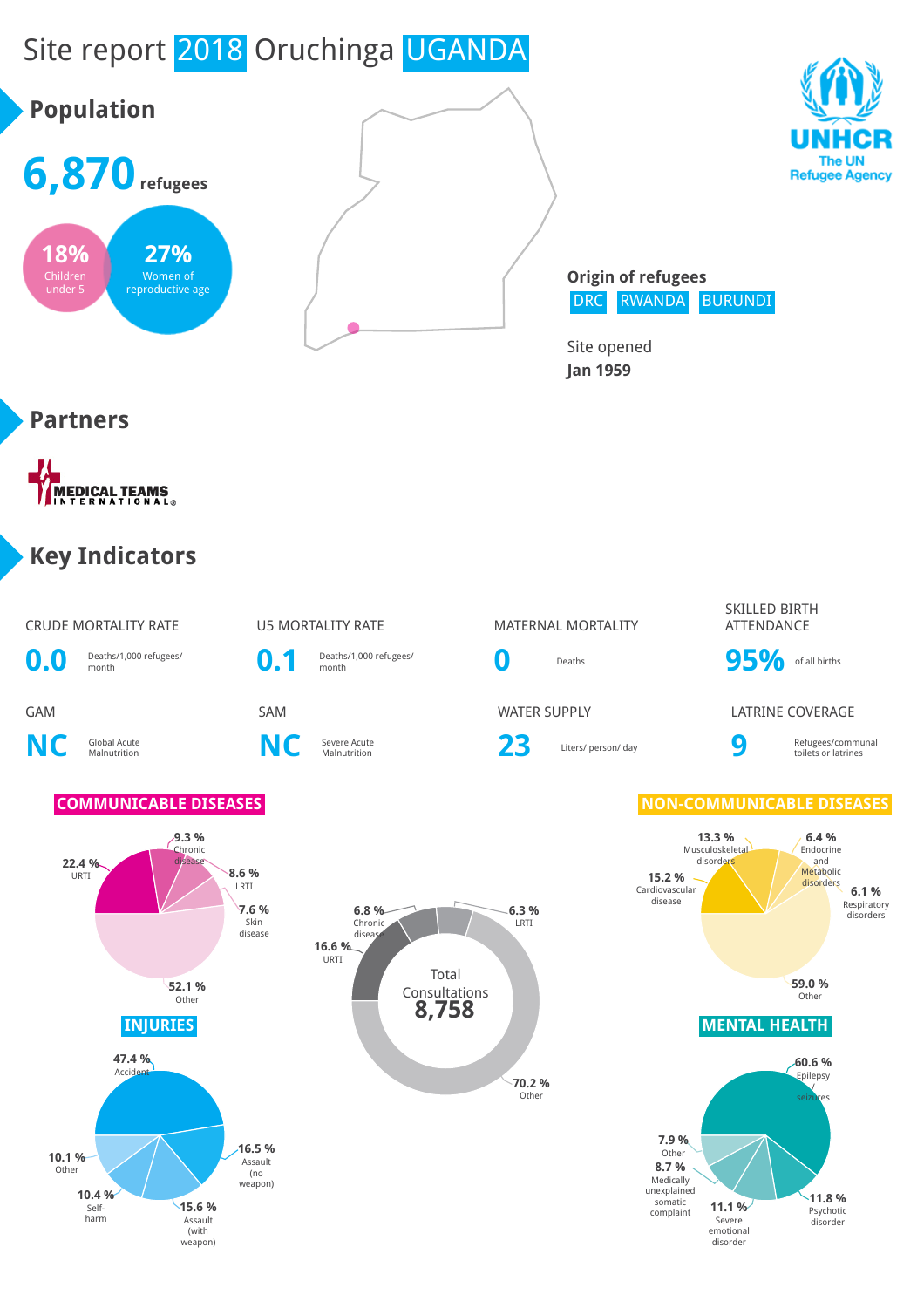# **Public Health**

| <b>HEALTH STAFFING</b>                                      | <b>INDICATOR</b> | <b>STANDARD</b> |           | <b>MORBIDITY</b>                                 | <b>INDICATOR</b> | <b>STANDARD</b> |   |   |
|-------------------------------------------------------------|------------------|-----------------|-----------|--------------------------------------------------|------------------|-----------------|---|---|
| Number of medical doctors                                   | 1                | 1: 50,000       | ◙         | Incidence of malaria among children under        | 7                |                 |   |   |
| Number of qualified nurses                                  | 12               | 1:10,000        | ◉         | Incidence of watery diarrhoea among              | 19               |                 |   |   |
| Number of community health workers                          | 98               | 1: 1,000        | ◙         | children under 5                                 |                  |                 |   |   |
| <b>ACCESS AND UTILIZATION</b>                               | <b>INDICATOR</b> | <b>STANDARD</b> |           | Incidence of pneumonia among children<br>under 5 | 24               |                 |   |   |
| Consultations per trained clinician per day                 | 25               | < 50            | Ø         | Incidence of pneumonia among over 5              | 9                |                 |   |   |
| Health utilisation rate (new visits / refugee /             | 1.1              | $1 - 4$         | ల         | Tuberculosis success rate                        | 95%              | < 90%           | ◙ |   |
| year)<br>Proportion of host population consultations        | 73%              |                 |           | Were any MDR/X-TB cases diagnosed among<br>PoCs? | <b>No</b>        | <b>No</b>       | ☺ |   |
| <b>MORTALITY</b>                                            | <b>INDICATOR</b> | <b>STANDARD</b> |           | <b>VACCINATION</b>                               | <b>INDICATOR</b> | <b>STANDARD</b> |   |   |
| <b>Crude Mortality Rate</b><br>(CMR) (/1000/month)          | 0.0              | < 0.75          | $\bullet$ | Full vaccination coverage                        | 72%              | < 95%           |   | Ø |
| <b>Under-five Mortality Rate</b><br>(U5MR) (/1000/month)    | 0.1              | < 1.5           | Ø         | Measles vaccination coverage                     |                  | Not collected   |   |   |
| <b>Infant Mortality Rate</b><br>(IMR) (/1000 livebirths)    | 5.0              | < 30            | $\bullet$ | Source of vaccination data                       | <b>HIS</b>       |                 |   |   |
| <b>Neonatal Mortality Rate</b><br>(NNMR) (/1000 livebirths) | $\mathbf{0}$     | < 20            | $\bullet$ | <b>IN-PATIENT DEPARTMENT (IPD)</b>               | <b>INDICATOR</b> | <b>STANDARD</b> |   |   |
| <b>OUTBREAK ALERT AND RESPONSE</b>                          | <b>INDICATOR</b> | <b>STANDARD</b> |           | Average length of stay (days)                    | 7.5              |                 |   |   |
| Proportion of outbreaks investigated within 48<br>hours     | 100%             | 100%            | $\bullet$ | Case fatality rate                               | 0.0              |                 |   |   |
| Number of outbreaks reported                                |                  |                 |           | Hospitalisation rate                             | 62.2             | $50 - 150$      |   | Ø |

# **Reproductive Health**

| <b>ANTENATAL CARE</b>                                                                     | <b>INDICATOR</b> | <b>STANDARD</b> |               | <b>FAMILY PLANNING</b>                                                      | <b>INDICATOR</b> | <b>STANDARD</b> |                       |
|-------------------------------------------------------------------------------------------|------------------|-----------------|---------------|-----------------------------------------------------------------------------|------------------|-----------------|-----------------------|
| Antenatal care coverage                                                                   | 85%              | $> 90\%$        | A             | Contraceptive prevalence rate                                               | 38%              | $\geq 30\%$     |                       |
| Coverage of antenatal tetanus vaccination                                                 | 99%              | >95%            |               | Source of contraceptive prevalence data                                     | <b>HIS</b>       |                 |                       |
| <b>DELIVERY CARE</b>                                                                      | <b>INDICATOR</b> | <b>STANDARD</b> |               | SEXUAL AND GENDER-BASED VIOLENCE (SGBV)                                     | <b>INDICATOR</b> | <b>STANDARD</b> |                       |
| Proportion of births attended by skilled<br>personnel                                     | 95%              | $\geq 90\%$     | $\bm{\sigma}$ | Total number of reported rapes                                              | 10               |                 |                       |
| Proportion of births conducted by caesarean<br>section                                    | 1%               | $5 - 15%$       | ☎             | Proportion of eligible rape survivors provided<br>with PEP within 72 hours  | 70%              | 100%            | $\boldsymbol{\omega}$ |
| Proportion of newborn infants with low birth<br>weight (<2500 gs) (weighed within 72 hrs) | 2%               | < 15%           |               | Proportion of eligible rape survivors provided<br>with ECP within 120 hours | 67%              | 100%            | ☎                     |
| Proportion of teenage pregnancies                                                         | 2%               |                 |               | SEXUALLY TRANSMITTED INFECTIONS (STIS)                                      | <b>INDICATOR</b> | <b>STANDARD</b> |                       |
| Still birth rate (/ 1000 total births / month)                                            |                  |                 |               | Number of genital ulcer diseases                                            | 22               |                 |                       |
| Number of maternal deaths                                                                 | $\bf{0}$         |                 |               | Number of Pelvic Inflammatory diseases                                      | 55               |                 |                       |
| Proportion of maternal deaths investigated<br>within 48 hours                             |                  | 100%            |               |                                                                             |                  |                 |                       |